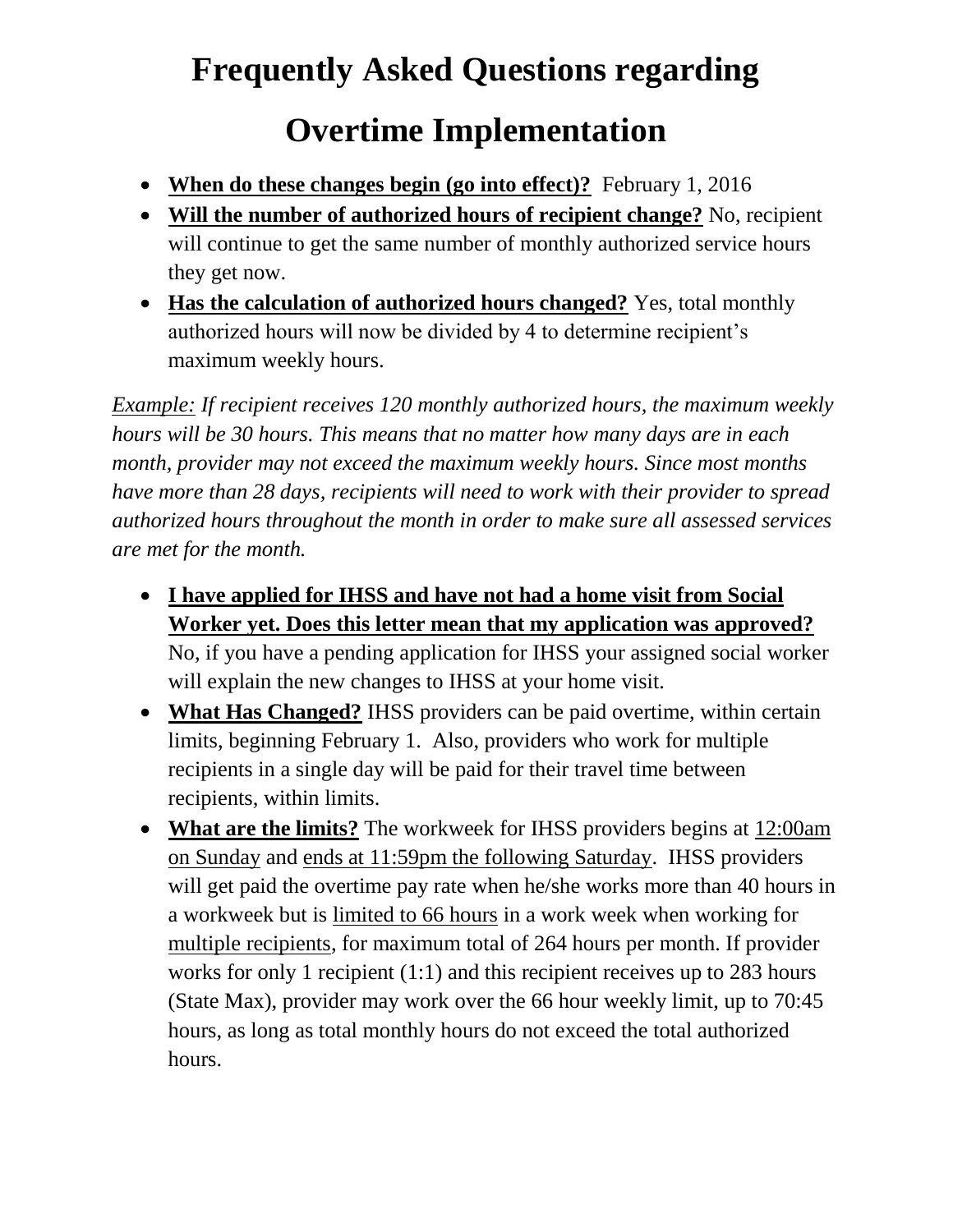**Will recipients need authorization when asking provider to work overtime hours?** Yes, if recipient needs their provider to work more than the weekly maximum hours, they must call SW for approval to adjust your weekly maximum hours only if the change requires provider to work overtime in case which would not otherwise have overtime.

*Example 1: if recipient receives 120 monthly authorized hours, the maximum weekly hours will be 30 hours per workweek. One week during that month, however, recipient needs him/her to work 42 hours.* 

*Because this adjustment would cause provider to work 2 hours over 40 hours in a workweek when your authorized hours are less than 40, recipient will need to ask the social worker for approval for this adjustment in authorized workweek as it will result in overtime for case that otherwise would not have overtime hours.*

If provider and recipient 1:1 relationship, the recipient does not have to contact SW to receive OT authorization as long as provider does not work more than recipient's monthly authorized hours and does not work more overtime for recipient than he/she normally would in a month

*Example 2: Recipient has 200 authorized hours per month and has a 1:1 relationship with provider. The normal weekly hours are 50 hours per workweek (200 hours divided by 4). Therefore this provider has potential to work 10 hours overtime per week.*

- **What if provider works overtime hours before recipient can receive approval?** Recipient can call the SW for approval to adjust maximum weekly hours either at the time adjustment is needed or as soon as possible afterwards. Contact to the county for approval prior to submitting the timesheet is necessary so the county has the correct information to pay provider the correct wages.
- **Who determines request for overtime?** The county SW will review recipient's request to determine if all of the following conditions exist that support request for an adjustment:

Does (did) provider need to work more hours because recipient has (or had) a sudden need for services that was unexpected?

Is (was) need immediate and cannot be (could not have been) delayed until a backup provider arrives (arrived)?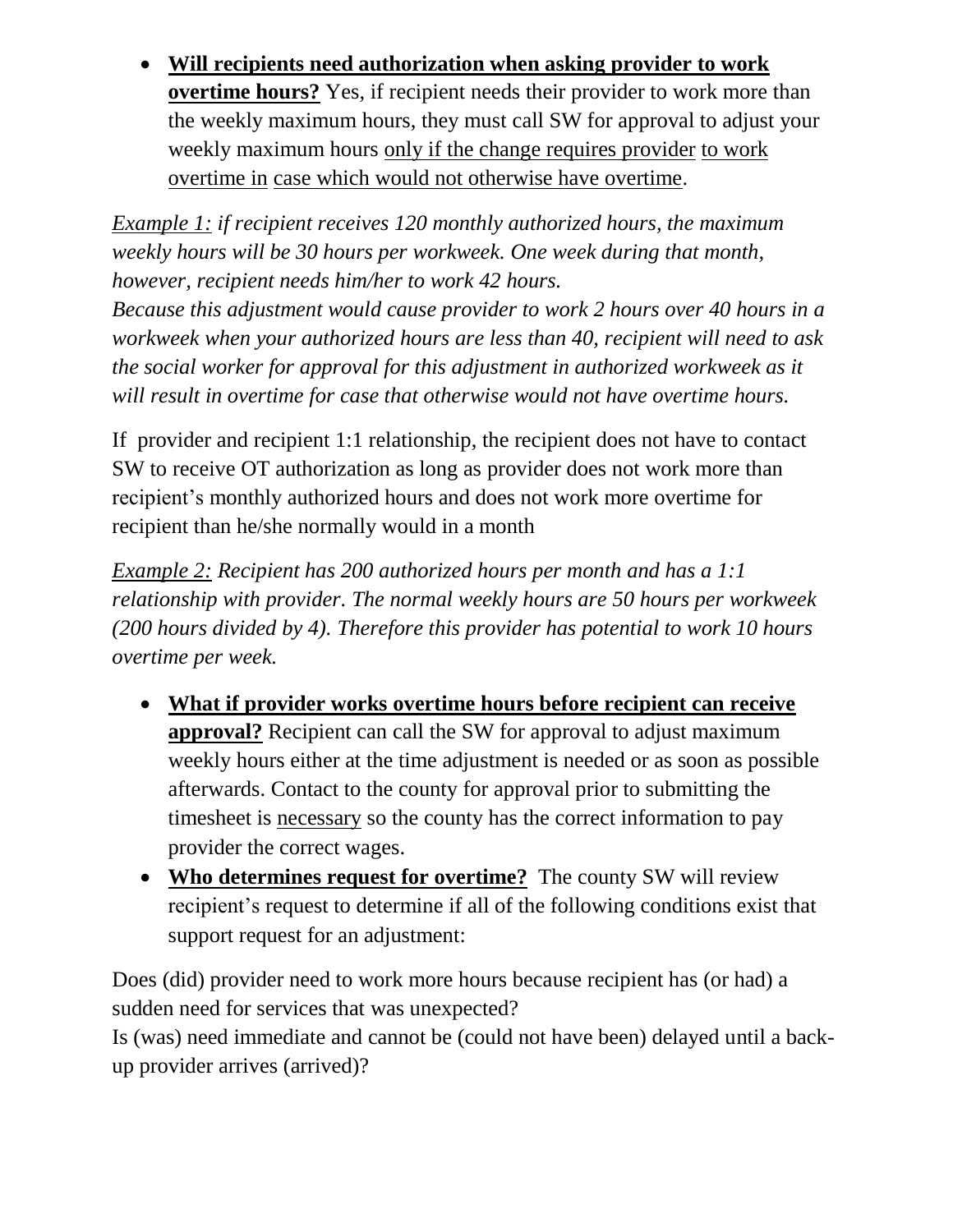• Does (did) recipient need the services because they believed their health and/or safety were in danger?

If the adjustment request meets all of these conditions, the county will approve it. Otherwise, the county will deny the request.

- **How does Provider claim travel time?** Only providers who work for more than one recipient at different locations on the same day will get paid for travel time from the first recipient's home to the next. The provider will need complete and sign a travel agreement which says he/she cannot travel more than 7 hours per week before authorization of travel time. Travel time is not counted as part of recipients' monthly authorized hours.
- **Will there be training on these changes and how to complete new timesheets?** Public Authority will begin conducting trainings in February. Providers will be notified by mail of the training dates.
- **What do I do with the forms that were mailed and need to be completed?** If you are a provider you received a Provider Enrollment Agreement (SOC 846) that needs to be signed and returned to the Placer County Public Authority office please send to (11512 B Ave Auburn CA 95603) by April  $15<sup>th</sup>$  if you have any questions contact the Public Authority Call Center 530-889-7115.

*Beginning in February the State will begin mailing the Provider Workweek and Travel Time Agreement (SOC 2255), the Recipient & Provider Workweek Agreement (SOC2256) and Recipient Notification of Maximum Weekly Hours (SOC 2271A), which will include information on your maximum weekly hours so recipient can use it to make the work schedule for their provider(s).*

 **What will happen if provider violates the workweek and/or travel time limits**? From **February 1 through April 30, 2016** there will be no violations incurred in order for recipients and providers to become familiar with changes. But beginning **May 1, 2016** if provider submits a timesheet